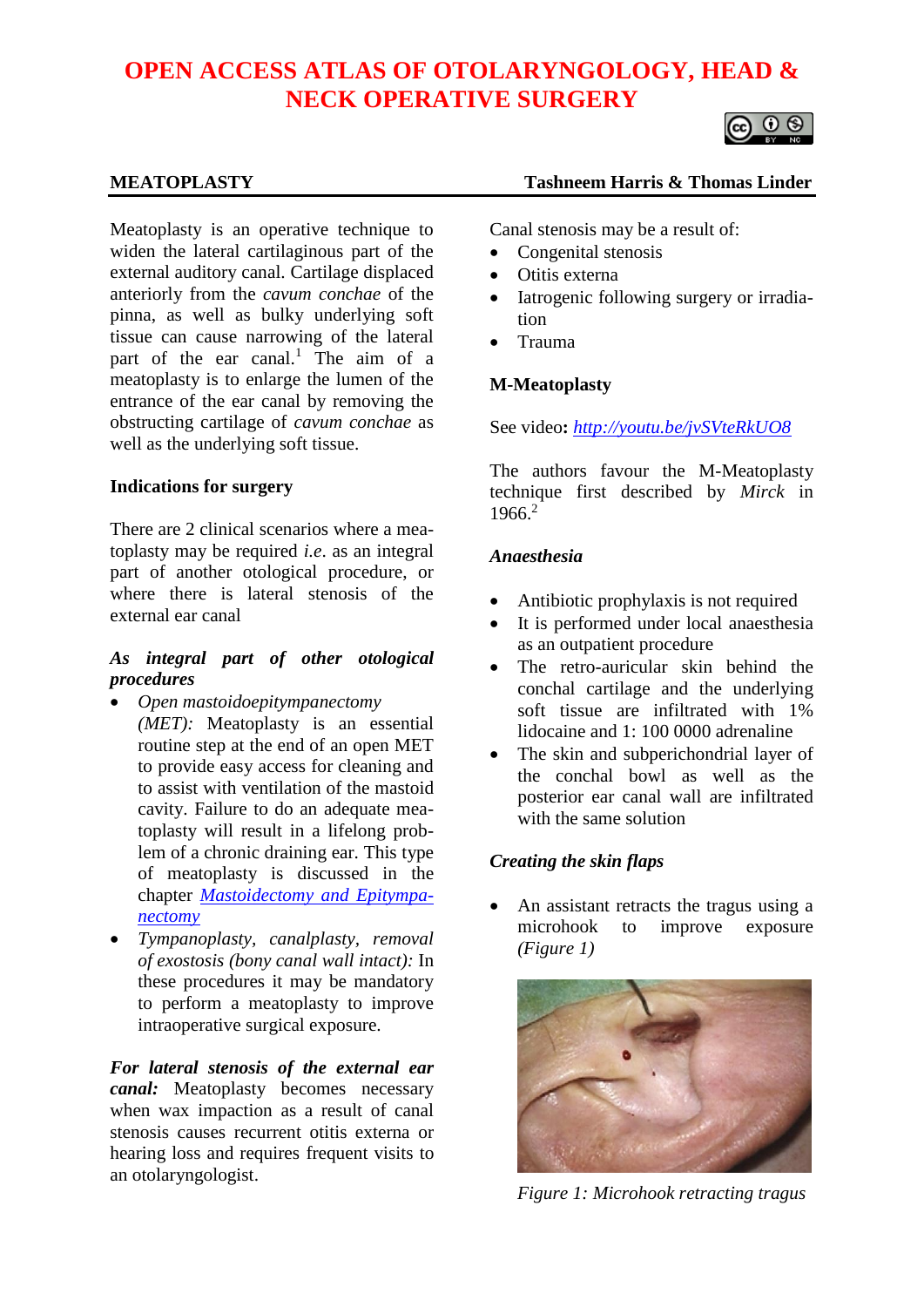- The incisions are mapped out with a marking pen*. (Figure 2)*
	- o The first line is placed at the anterior border of the *cavum conchae* and at the entrance to the external auditory meatus *(Figure 2)*
	- o Two skin markings each measuring 1cm in length and orientated as an inverted "V" are commenced in the centre of the first skin marking *(Figure 2)*



*Figure 2: Marking the incisions*

Skin incisions along these lines are made using a #15 blade resulting in three triangular skin flaps *(Figure 3)*



*Figure 3: Three skin incisions*

Skin flaps are developed by separating the skin from the underlying *cavum*  cartilage using sharp-pointed scissors (*Figure 4)*



*Figure 4: Elevating skin flaps*

• Guide sutures are placed at the apices of the 3 triangular skin flaps and mosquito clamps placed at the end of each suture to hold the skin flaps aside (*Figures 5 & 6)*



*Figure 5: Guide suture being inserted into posterior flap*



*Figure 6: Guide sutures in all 3 flaps*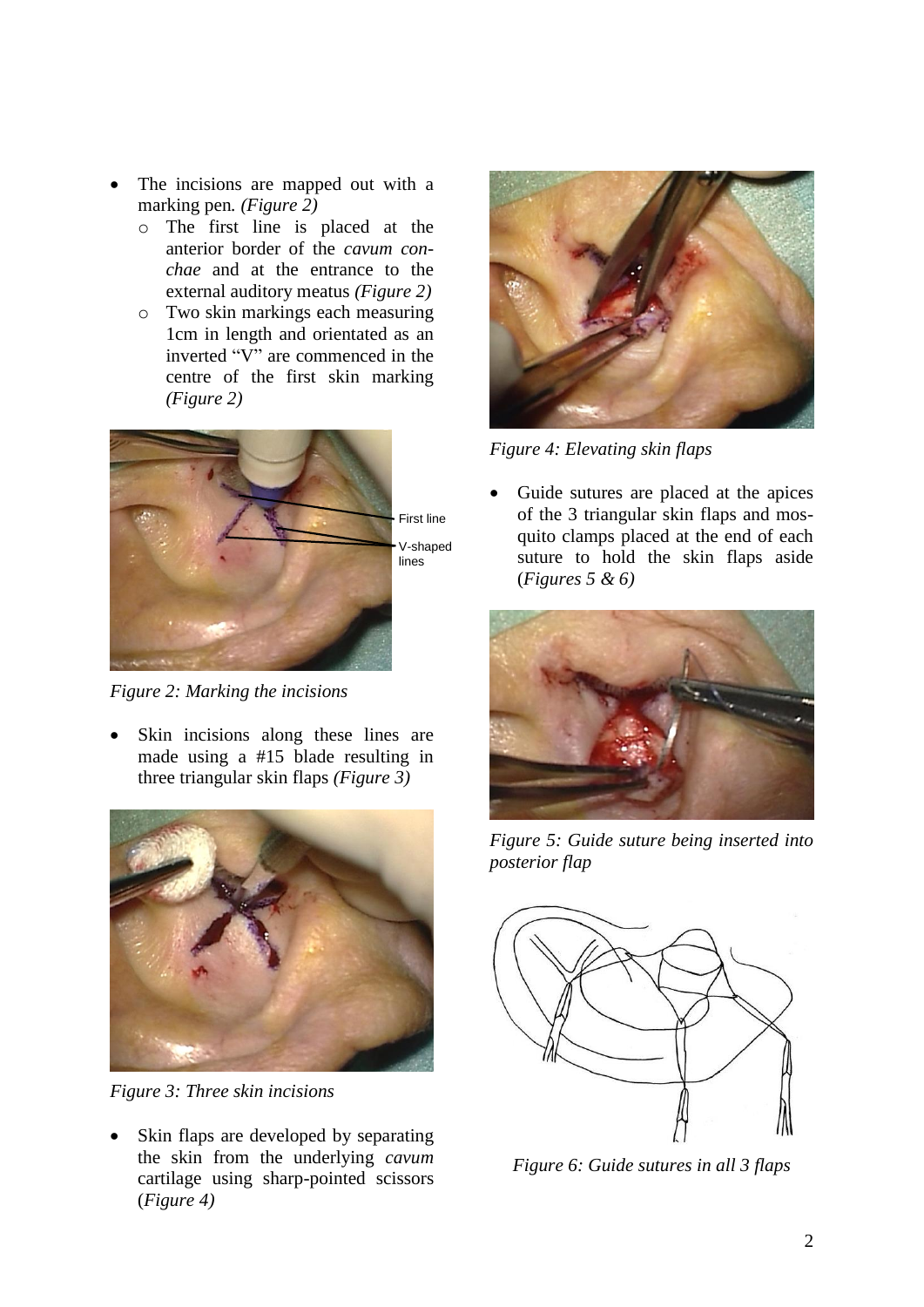# *Excision of obstructing cavum cartilage and underlying soft tissue*

• A circle of about 1cm diameter is cut out of the *cavum* cartilage *(Figure 7)*



*Figure 7: Circle cut out of cavum cartilage*

The underlying subcutaneous tissue is often bulky and is also excised *(Figure 8)*



*Figure 8: Subcutaneous tissue is excised*

# *V-Y plasty*

- A fourth 1cm transverse incision is made in the posterior canal wall, thus creating two intrameatal skin flaps *(Figures 9 & 10)*
- 6/0 Nylon sutures are used to suture the skin flaps as follows:
- Sutures are placed between the pointed ends of the two intrameatal skin flaps and either side of the base of the central triangular skin flap *(Figures 11 & 12)*







*Figure 10*



*Figure 11: Sutures placed between ends of the intrameatal skin flaps*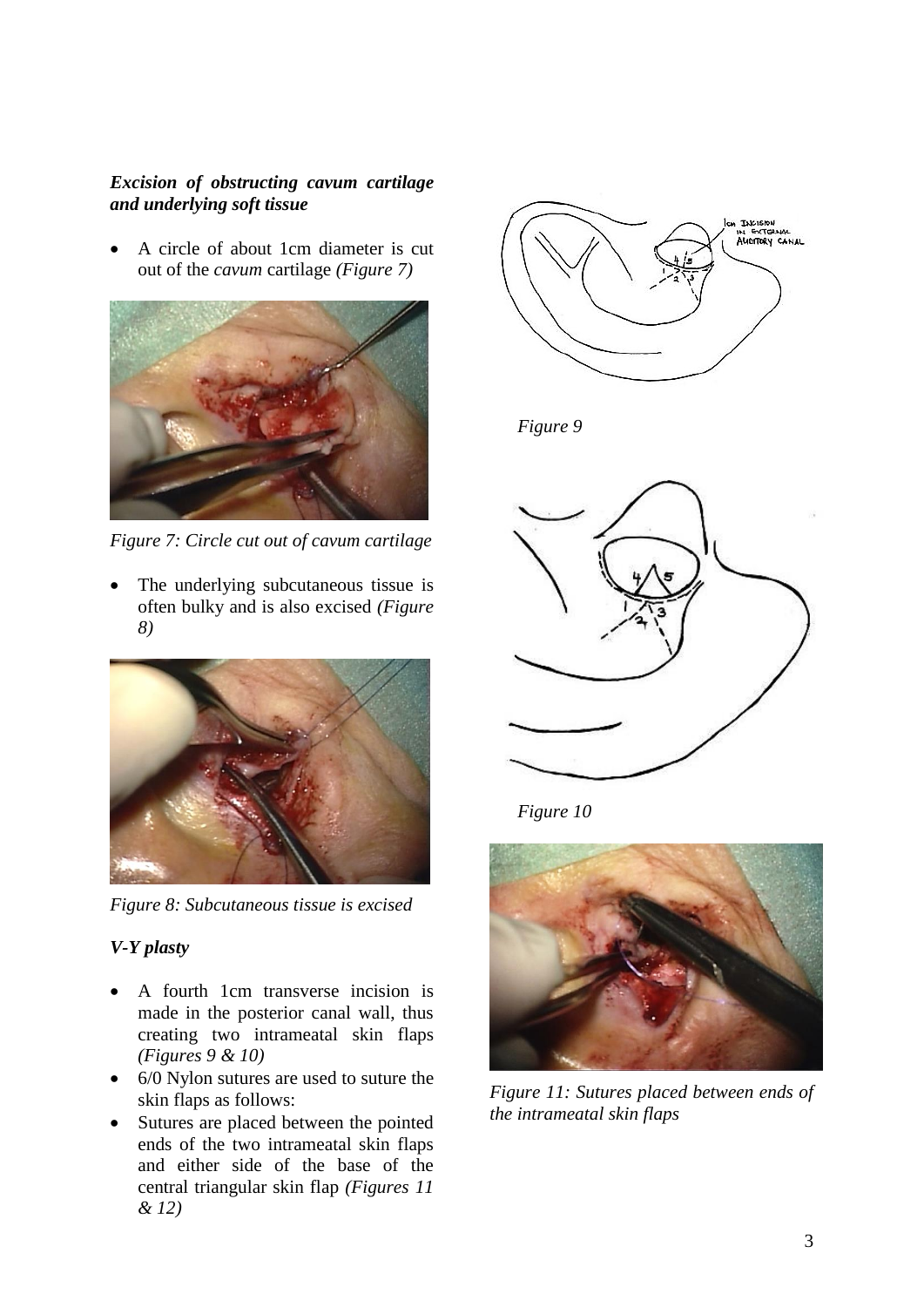

*Figure 12: Sutures placed between ends of the intrameatal skin flaps*

• A suture is placed at the beginning of the intrameatal skin incision and the apex of the middle triangular skin flap. This step widens the entrance of the external ear canal *(Figure 13)*



*Figure 13: Suture placed at beginning of the intrameatal skin incision and apex of middle triangular skin flap*

- The two redundant triangular skin flaps are excised, and sutures are placed between the remaining edges of skin of the *cavum concha* and the intrameatal skin flaps. *(Figure 14,15,16)*
- This results in a scar shaped like an "M" *(Figure 17)*
- A *Terracortril* (ointment containing a steroid and antiseptic agent) gauze is placed in the external ear canal for 5 days



*Figure 14*



*Figure 15*



*Figure 16*